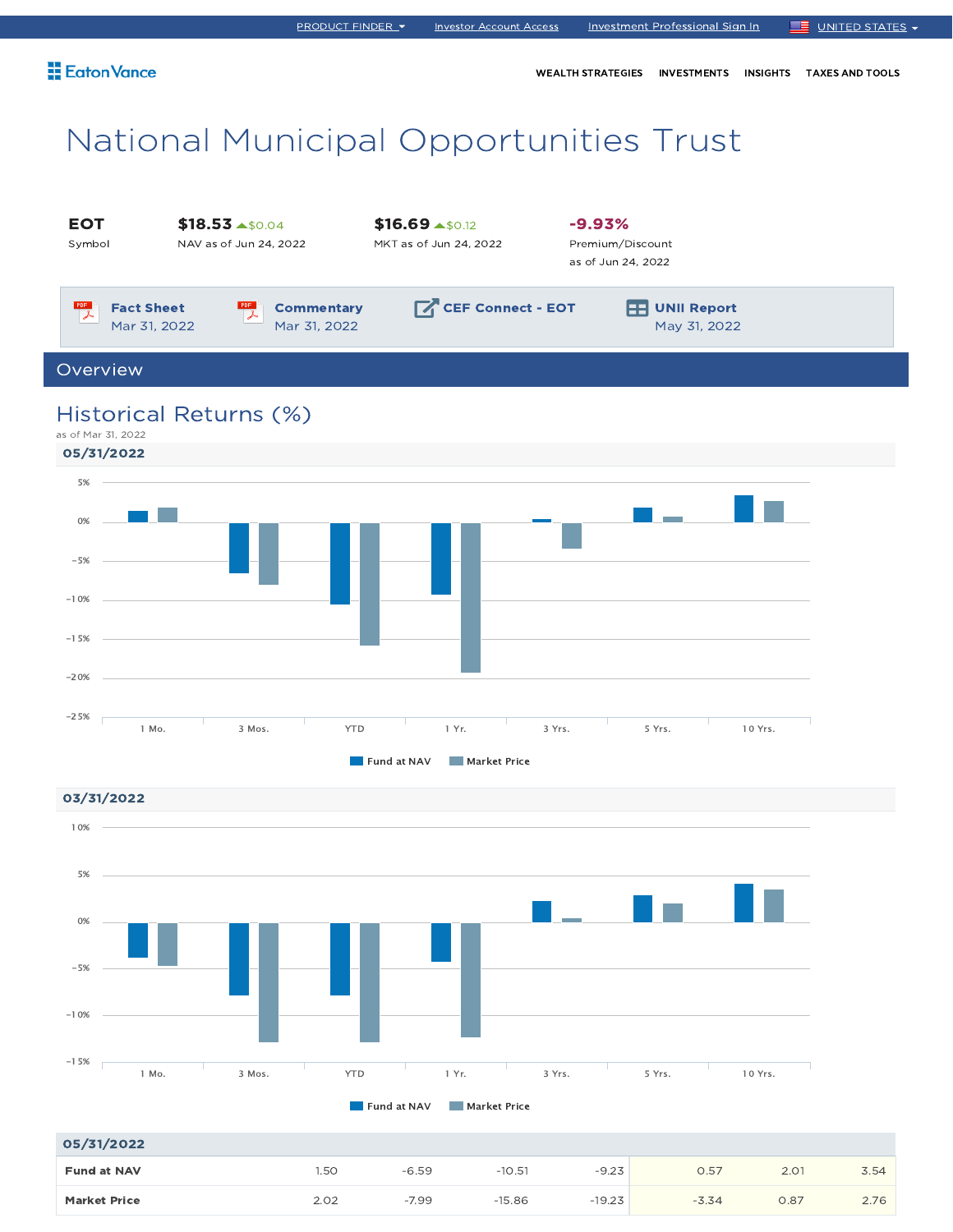| 03/31/2022          |         |          |          |          |      |      |      |
|---------------------|---------|----------|----------|----------|------|------|------|
| <b>Fund at NAV</b>  | $-3.84$ | $-7.87$  | $-7.87$  | $-4.36$  | 2.30 | 3.00 | 4.16 |
| <b>Market Price</b> | $-4.72$ | $-12.87$ | $-12.87$ | $-12.33$ | 0.49 | 2.10 | 3.54 |

Past performance is no guarantee of future results. Investment return and principal value will fluctuate so that shares, when sold, may be worth more or less than their original cost. Performance is for the stated time period only; due to market volatility, the Fund's current performance may be lower or higher than quoted. The Fund's performance at market price will differ from its results at NAV. Returns are historical and are calculated by determining the percentage change in net asset value or market price (as applicable) with all distributions reinvested and includes management fees and other expenses. Until the reinvestment of Fund distributions is completed, returns are calculated using the lower of the net asset value or market price of the shares on the distribution ex date. Once the reinvestment is complete, returns are calculated using the average reinvestment price. Performance less than or equal to one year is cumulative.

# Distribution Rates<sup>1</sup>

|                                                             | as of Jun 24, 2022 |
|-------------------------------------------------------------|--------------------|
| <b>Distribution Rate at NAV</b>                             | 4.05%              |
| <b>Taxable-Equivalent Distribution Rate at NAV</b>          | 6.84%              |
| <b>Distribution Rate at Market Price</b>                    | 4.49%              |
| <b>Taxable-Equivalent Distribution Rate at Market Price</b> | 7.59%              |

### Fund Facts

| as of May 31, 2022           |                |
|------------------------------|----------------|
| <b>Performance Inception</b> | 05/29/2009     |
| <b>Investment Objective</b>  | Current income |

**CUSIP** 27829L105

|  | Fund Facts |  |  |  |
|--|------------|--|--|--|
|  |            |  |  |  |

| <b>Performance Inception</b> | 05/29/2009     |
|------------------------------|----------------|
| <b>Investment Objective</b>  | Current income |
| <b>CUSIP</b>                 | 278291105      |

# Expense Ratios  $(\%)^2$

| as of Annual Report dated 03/31/2022                |      |
|-----------------------------------------------------|------|
| <b>Management Fees</b>                              | 0.64 |
| <b>Other Expenses</b>                               | 0.09 |
| <b>Total Expenses (ex Interest and Fee Expense)</b> | 0.73 |
| <b>Interest and Fee Expense</b>                     | 0.06 |
| <b>Total Expenses</b>                               | N 79 |

## Portfolio Management

| Cynthia J. Clemson        | Managed Fund since inception |
|---------------------------|------------------------------|
| William J. Delahunty, CFA | Managed Fund since 2021      |

The information included herein does not reflect securities deemed to be held by the Fund pursuant to financial accounting standard 140 (FAS 140).

The information contained herein is provided for informational purposes only and does not constitute a solicitation of an offer to buy or sell Fund shares. Common shares of the Fund are only available for purchase and sale at current market price on a stock exchange. There is no assurance that the Fund will achieve its investment objective. The Fund is subject to numerous risks, including investment risks. Shares of closed-end funds often trade at a discount from their net asset value. The Fund is not a complete investment program and you may lose money investing in the Fund. An investment in the Fund may not be appropriate for all investors. Investors should review and consider carefully the Fund's investment objective,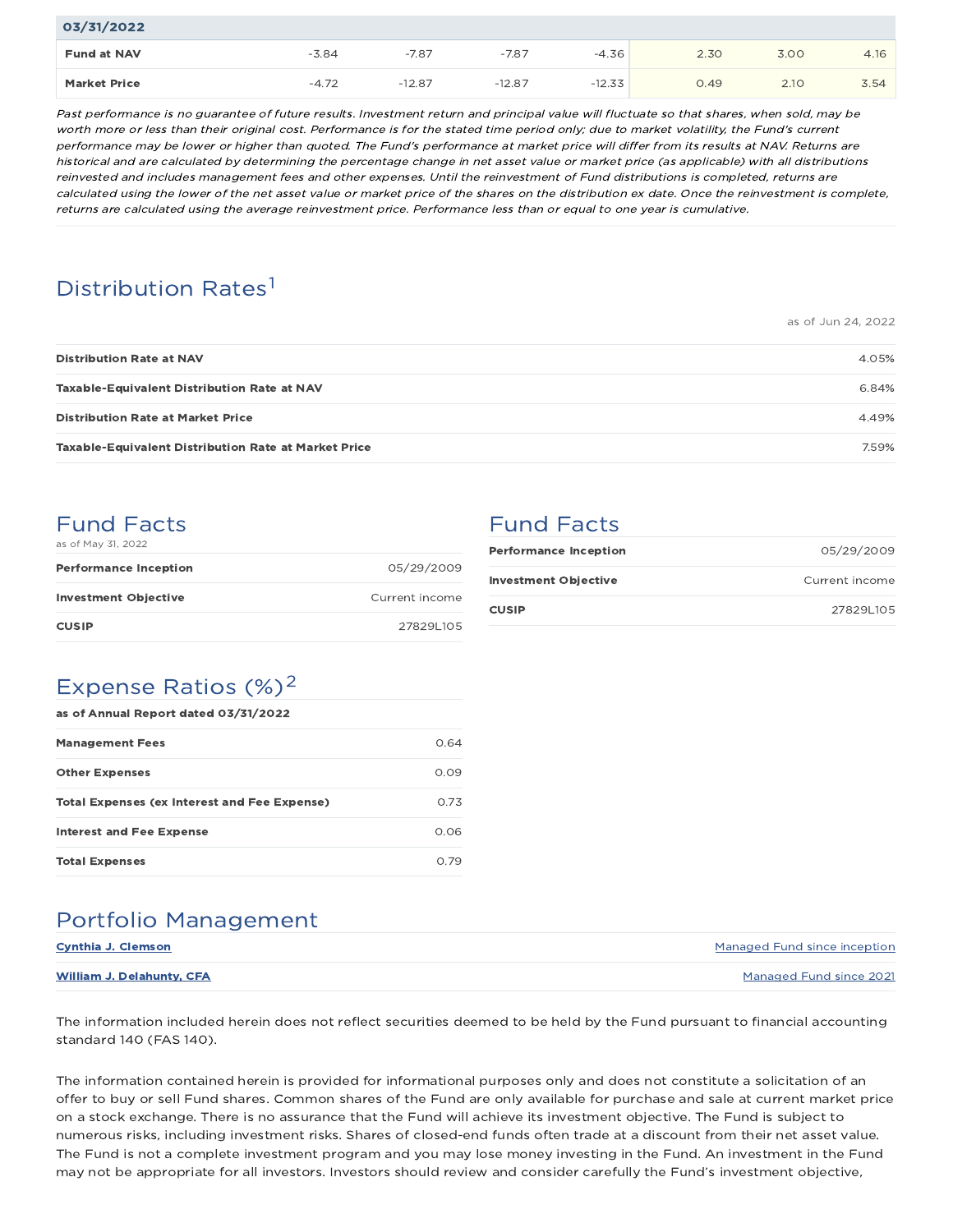risks, charges and expenses.

The premium/discount is calculated as [(market price/NAV)-1].

Links to Morningstar Fact Sheet and CEF Connect: By clicking on the link from this page to the Morningstar fact sheet or CEF Connect, you will leave the Eaton Vance website. Eaton Vance is not responsible for the content of any such third-party website. See "Terms and Conditions" below.

Eaton Vance Distributors, Inc., Member FINRA/SIPC, is an affiliate of Eaton Vance Management.

## About Risk:

The value of investments held by the Trust may increase or decrease in response to economic, and financial events (whether real, expected or perceived) in the U.S. and global markets. There generally is limited public information about municipal issuers. As interest rates rise, the value of certain income investments is likely to decline. Investments in debt instruments may be affected by changes in the creditworthiness of the issuer and are subject to the risk of non-payment of principal and interest. The value of income securities also may decline because of real or perceived concerns about the issuer's ability to make principal and interest payments. Because the Trust may invest significantly in a particular sector, the NAV of the Trust's shares may fluctuate more than a fund with less exposure to such sector. Investments rated below investment grade (sometimes referred to as "junk") are typically subject to greater price volatility and illiquidity than higher rated investments. The Trust's exposure to derivatives involves risks different from, or possibly greater than, the risks associated with investing directly in securities and other investments. Derivatives instruments can be highly volatile, result in leverage (which can increase both the risk and return potential of the Trust), and involve risks in addition to the risks of the underlying instrument on which the derivative is based, such as counterparty, correlation and liquidity risk. If a counterparty is unable to honor its commitments, the value of Trust shares may decline and/or the Trust could experience delays in the return of collateral or other assets held by the counterparty. The impact of the coronavirus on global markets could last for an extended period and could adversely affect the Fund's performance. The Trust may engage in other investment practices that may involve additional risks.

1. Distribution Rate at NAV and Market Price is calculated by dividing the last distribution paid per share (annualized) by NAV or market price, respectively. For National Municipal Funds, Taxable-Equivalent Distribution Rate at NAV and Market Price is calculated using a 40.8% tax rate (equals maximum individual federal tax rate adjusted for the Medicare surtax). For Single-State Municipal Funds, Taxable-Equivalent Distribution Rates also reflect maximum effective individual state income tax rates. Local income taxes that may apply are not considered. A Fund's distributions in any period may be more or less than the net return earned by the Fund on its investments, and therefore should not be used as a measure of performance or confused with "yield" or "income." 2. Interest and fee expense relates to the liability for floating rate notes issued in conjunction with residual interest bond transactions.

### Performance

### Historical Returns (%)



03/31/2022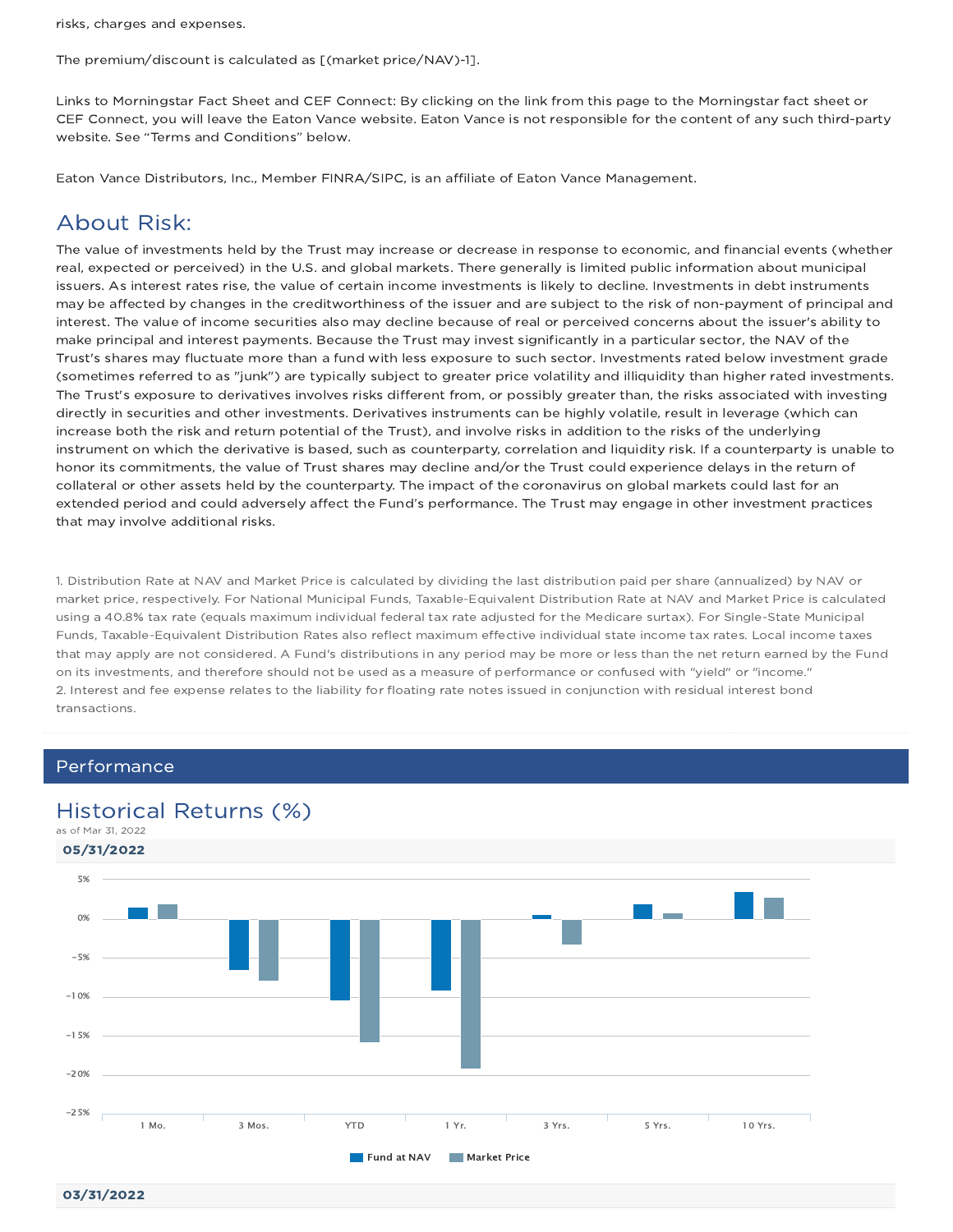

| 05/31/2022          |         |          |          |          |         |      |      |
|---------------------|---------|----------|----------|----------|---------|------|------|
| <b>Fund at NAV</b>  | 1.50    | $-6.59$  | $-10.51$ | $-9.23$  | 0.57    | 2.01 | 3.54 |
| <b>Market Price</b> | 2.02    | $-7.99$  | $-15.86$ | $-19.23$ | $-3.34$ | 0.87 | 2.76 |
| 03/31/2022          |         |          |          |          |         |      |      |
| <b>Fund at NAV</b>  | $-3.84$ | $-7.87$  | $-7.87$  | $-4.36$  | 2.30    | 3.00 | 4.16 |
| <b>Market Price</b> | $-4.72$ | $-12.87$ | $-12.87$ | $-12.33$ | 0.49    | 2.10 | 3.54 |

Past performance is no guarantee of future results. Investment return and principal value will fluctuate so that shares, when sold, may be worth more or less than their original cost. Performance is for the stated time period only; due to market volatility, the Fund's current performance may be lower or higher than quoted. The Fund's performance at market price will differ from its results at NAV. Returns are historical and are calculated by determining the percentage change in net asset value or market price (as applicable) with all distributions reinvested and includes management fees and other expenses. Until the reinvestment of Fund distributions is completed, returns are calculated using the lower of the net asset value or market price of the shares on the distribution ex date. Once the reinvestment is complete, returns are calculated using the average reinvestment price. Performance less than or equal to one year is cumulative.

# Calendar Year Returns (%)

|                     | 2012  | 2013     | 2014  | 2015 | 2016 | 2017  | 2018     | 2019  | 2020    | 2021  |
|---------------------|-------|----------|-------|------|------|-------|----------|-------|---------|-------|
| <b>Fund at NAV</b>  | 14.47 | $-4.83$  | 17.44 | 4.35 | 0.87 | 5.99  | 0.68     | 8.32  | 5.64    | 4.36  |
| <b>Market Price</b> | 11.22 | $-12.15$ | 19.77 | 7.19 | 2.65 | 14.17 | $-12.81$ | 22.16 | $-1.62$ | 11.48 |

## Fund Facts

| <b>Performance Inception</b> | 05/29/2009 |
|------------------------------|------------|
|                              |            |

# Distribution Rates<sup>1</sup>

as of Jun 24, 2022

| <b>Distribution Rate at NAV</b>                             | 4.05% |
|-------------------------------------------------------------|-------|
| <b>Taxable-Equivalent Distribution Rate at NAV</b>          | 6.84% |
| <b>Distribution Rate at Market Price</b>                    | 4.49% |
| <b>Taxable-Equivalent Distribution Rate at Market Price</b> | 7.59% |

# Distribution History 3,4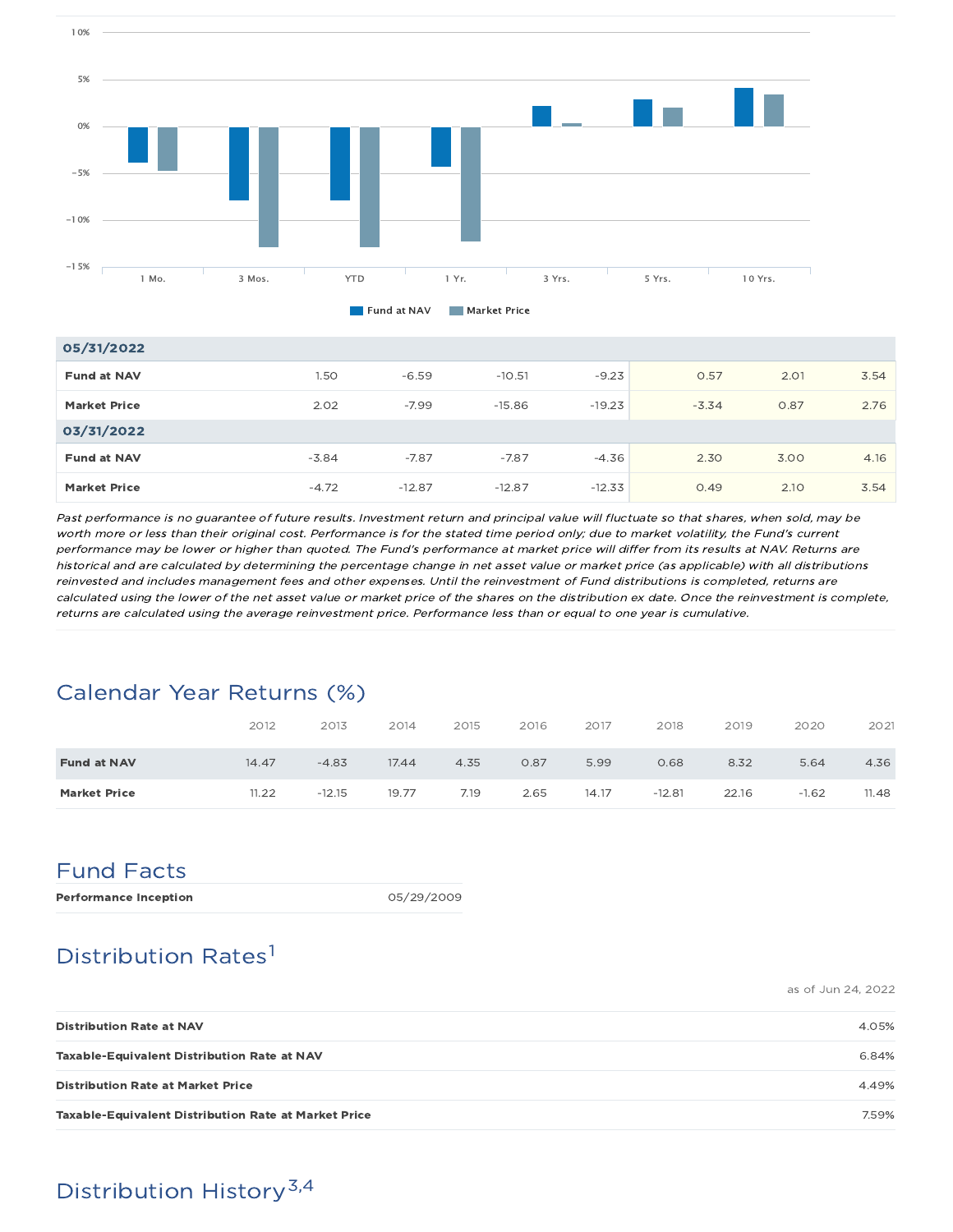| \$0.06250<br>Jun 22, 2022<br>\$0.06250<br>May 23, 2022<br>\$0.06250<br>Apr 21, 2022<br>Mar 23, 2022<br>\$0.06250<br>\$0.06250<br>Feb 17, 2022<br>\$0.06250<br>Jan 21, 2022<br>\$0.06250<br>Dec 22, 2021<br>Nov 22, 2021<br>\$0.06250<br>Oct 21, 2021<br>\$0.06250<br>\$0.06250<br>Sep 22, 2021<br><b>View All</b> | <b>Ex-Date</b> | Distribution | <b>Reinvest Price</b> |
|-------------------------------------------------------------------------------------------------------------------------------------------------------------------------------------------------------------------------------------------------------------------------------------------------------------------|----------------|--------------|-----------------------|
|                                                                                                                                                                                                                                                                                                                   |                |              |                       |
|                                                                                                                                                                                                                                                                                                                   |                |              |                       |
|                                                                                                                                                                                                                                                                                                                   |                |              |                       |
|                                                                                                                                                                                                                                                                                                                   |                |              |                       |
|                                                                                                                                                                                                                                                                                                                   |                |              |                       |
|                                                                                                                                                                                                                                                                                                                   |                |              |                       |
|                                                                                                                                                                                                                                                                                                                   |                |              |                       |
|                                                                                                                                                                                                                                                                                                                   |                |              |                       |
|                                                                                                                                                                                                                                                                                                                   |                |              |                       |
|                                                                                                                                                                                                                                                                                                                   |                |              |                       |
|                                                                                                                                                                                                                                                                                                                   |                |              |                       |

No records in this table indicates that there has not been a distribution greater than .0001 within the past 3 years.

# Tax Character of Distributions

Exempt-Interest Dividends

|                          | Non-AMT | AMT           | Total                | Non-Qualified Ordinary<br>Dividends | Capital Gain<br>Distributions | Nondividend<br>Distributions | Total<br>Distributions |
|--------------------------|---------|---------------|----------------------|-------------------------------------|-------------------------------|------------------------------|------------------------|
| Distributions (\$)       |         |               |                      |                                     |                               |                              |                        |
| 2019                     | \$0.77  | \$0.13        | \$0.90               | \$0.04                              | \$0.07                        | \$0.00                       | \$1.02                 |
| 2018                     | \$0.84  | \$0.15        | \$0.99               | \$0.04                              | \$0.11                        | \$0.00                       | \$1.14                 |
| 2017                     | \$0.85  | \$0.14        | \$0.99               | \$0.04                              | \$0.12                        | \$0.00                       | \$1.15                 |
| 2016                     | \$0.85  | \$0.13        | \$0.98               | \$0.06                              | \$0.20                        | \$0.00                       | \$1.24                 |
| 2015                     | \$0.86  | \$0.14        | \$1.00               | \$0.03                              | \$0.00                        | \$0.00                       | \$1.03                 |
| 2014                     | \$0.85  | \$0.15        | \$1.00               | \$0.03                              | \$0.00                        | \$0.00                       | \$1.03                 |
| 2013                     | \$0.86  | \$0.17        | \$1.03               | \$0.01                              | \$0.00                        | \$0.00                       | \$1.04                 |
| 2012                     | \$0.90  | \$0.18        | \$1.08               | \$0.01                              | \$0.00                        | \$0.00                       | \$1.09                 |
| 2011                     | \$0.97  | \$0.21        | \$1.18               | \$0.01                              | \$0.00                        | \$0.00                       | \$1.19                 |
| 2010                     | \$1.24  | \$0.00        | \$1.24               | \$0.11                              | \$0.02                        | \$0.00                       | \$1.37                 |
| 2009                     | \$0.70  | \$0.00        | \$0.70               | \$0.00                              | \$0.00                        | \$0.00                       | \$0.70                 |
| <b>Distributions (%)</b> |         |               |                      |                                     |                               |                              |                        |
| 2019                     |         |               | 75.28% 12.77% 88.04% | 4.37%                               | 7.05%                         | 0.00%                        | 100.00%                |
| 2018                     |         |               | 74.12% 12.64% 86.76% | 3.80%                               | 9.44%                         | 0.00%                        | 100.00%                |
| 2017                     |         |               | 74.14% 12.00% 86.14% | 3.30%                               | 10.46%                        | 0.00%                        | 100.00%                |
| 2016                     |         |               | 68.52% 10.40% 78.92% | 4.94%                               | 16.14%                        | 0.00%                        | 100.00%                |
| 2015                     |         |               | 83.40% 13.27% 96.67% | 3.33%                               | 0.00%                         | 0.00%                        | 100.00%                |
| 2014                     | 82.34%  |               | 15.14% 97.48%        | 2.52%                               | 0.00%                         | 0.00%                        | 100.00%                |
| 2013                     |         | 82.74% 16.44% | 99.18%               | 0.82%                               | 0.00%                         | 0.00%                        | 100.00%                |
| 2012                     |         |               | 82.80% 16.57% 99.37% | 0.63%                               | 0.00%                         | 0.00%                        | 100.00%                |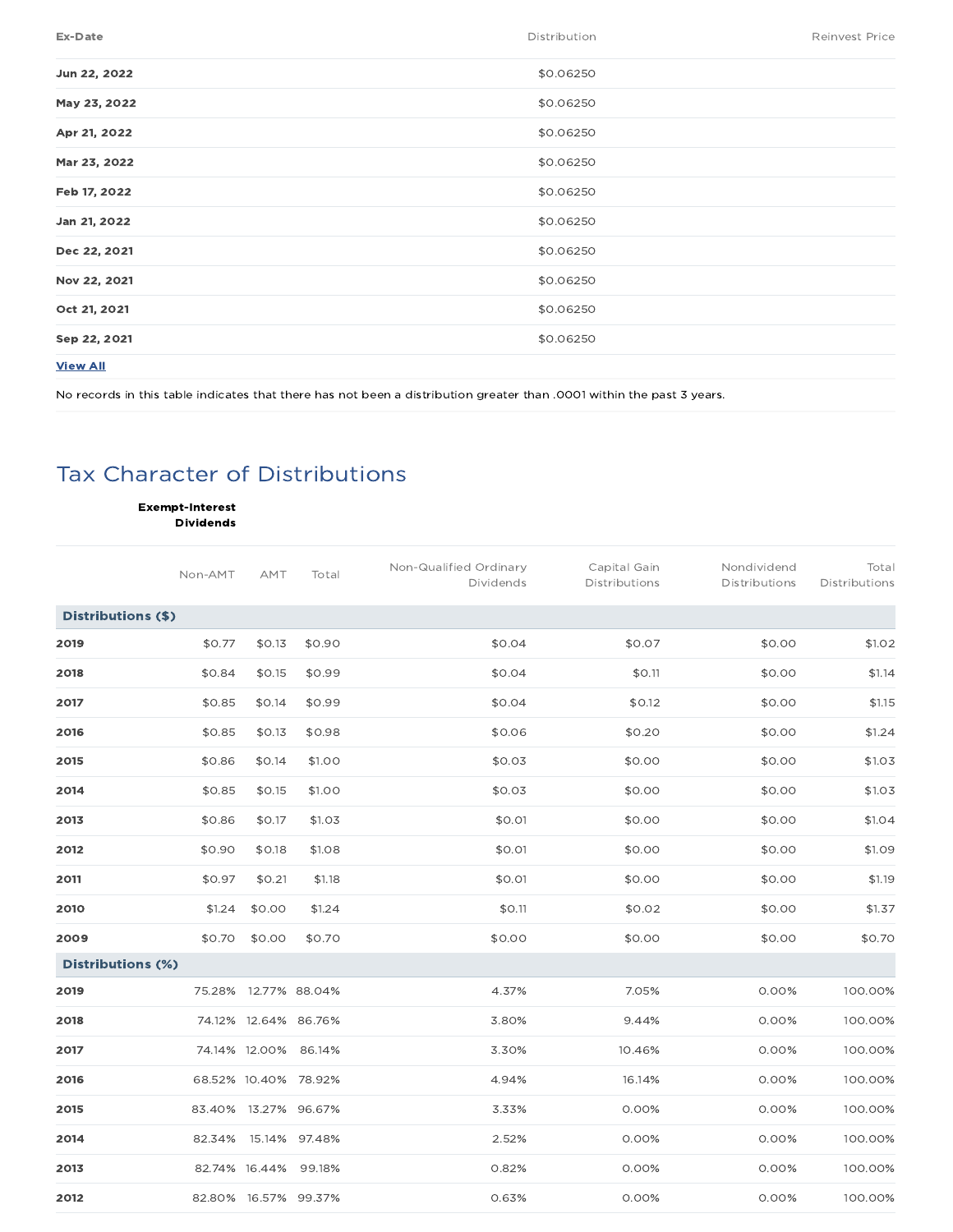#### Exempt-Interest Dividends

|      | Non-AMT | AMT | Total               | Non-Qualified Ordinary<br><b>Dividends</b> | Capital Gain<br><b>Distributions</b> | Nondividend<br><b>Distributions</b> | Total<br><b>Distributions</b> |
|------|---------|-----|---------------------|--------------------------------------------|--------------------------------------|-------------------------------------|-------------------------------|
| 2011 | 81.31%  |     | 18.15% 99.46%       | 0.54%                                      | $0.00\%$                             | $0.00\%$                            | 100.00%                       |
| 2010 |         |     | 90.65% 0.00% 90.65% | 8.26%                                      | 1.09%                                | $0.00\%$                            | 100.00%                       |
| 2009 | 99.96%  |     | 0.00% 99.96%        | 0.04%                                      | $0.00\%$                             | $0.00\%$                            | 100.00%                       |

The information contained herein is provided for informational purposes only and does not constitute a solicitation of an offer to buy or sell Fund shares. Common shares of the Fund are only available for purchase and sale at current market price on a stock exchange. There is no assurance that the Fund will achieve its investment objective. The Fund is subject to numerous risks, including investment risks. Shares of closed-end funds often trade at a discount from their net asset value. The Fund is not a complete investment program and you may lose money investing in the Fund. An investment in the Fund may not be appropriate for all investors. Investors should review and consider carefully the Fund's investment objective, risks, charges and expenses.

The premium/discount is calculated as [(market price/NAV)-1].

Links to Morningstar Fact Sheet and CEF Connect: By clicking on the link from this page to the Morningstar fact sheet or CEF Connect, you will leave the Eaton Vance website. Eaton Vance is not responsible for the content of any such third-party website. See "Terms and Conditions" below.

Eaton Vance Distributors, Inc., Member FINRA/SIPC, is an affiliate of Eaton Vance Management.

### About Risk:

The value of investments held by the Trust may increase or decrease in response to economic, and financial events (whether real, expected or perceived) in the U.S. and global markets. There generally is limited public information about municipal issuers. As interest rates rise, the value of certain income investments is likely to decline. Investments in debt instruments may be affected by changes in the creditworthiness of the issuer and are subject to the risk of non-payment of principal and interest. The value of income securities also may decline because of real or perceived concerns about the issuer's ability to make principal and interest payments. Because the Trust may invest significantly in a particular sector, the NAV of the Trust's shares may fluctuate more than a fund with less exposure to such sector. Investments rated below investment grade (sometimes referred to as "junk") are typically subject to greater price volatility and illiquidity than higher rated investments. The Trust's exposure to derivatives involves risks different from, or possibly greater than, the risks associated with investing directly in securities and other investments. Derivatives instruments can be highly volatile, result in leverage (which can increase both the risk and return potential of the Trust), and involve risks in addition to the risks of the underlying instrument on which the derivative is based, such as counterparty, correlation and liquidity risk. If a counterparty is unable to honor its commitments, the value of Trust shares may decline and/or the Trust could experience delays in the return of collateral or other assets held by the counterparty. The impact of the coronavirus on global markets could last for an extended period and could adversely affect the Fund's performance. The Trust may engage in other investment practices that may involve additional risks.

1. Distribution Rate at NAV and Market Price is calculated by dividing the last distribution paid per share (annualized) by NAV or market price, respectively. For National Municipal Funds, Taxable-Equivalent Distribution Rate at NAV and Market Price is calculated using a 40.8% tax rate (equals maximum individual federal tax rate adjusted for the Medicare surtax). For Single-State Municipal Funds, Taxable-Equivalent Distribution Rates also reflect maximum effective individual state income tax rates. Local income taxes that may apply are not considered. A Fund's distributions in any period may be more or less than the net return earned by the Fund on its investments, and therefore should not be used as a measure of performance or confused with "yield" or "income." 3. See "Tax Character of Distributions". For information about any distributions in the current year estimated to include non-dividend distributions or capital gains, please refer to Eaton Vance Closed-End Fund Distribution Notices (19a).

4. A nondividend or return of capital distribution may include, for example, a return of some or all of the money that an investor invested in Fund shares, which can cause the Fund's NAV to erode.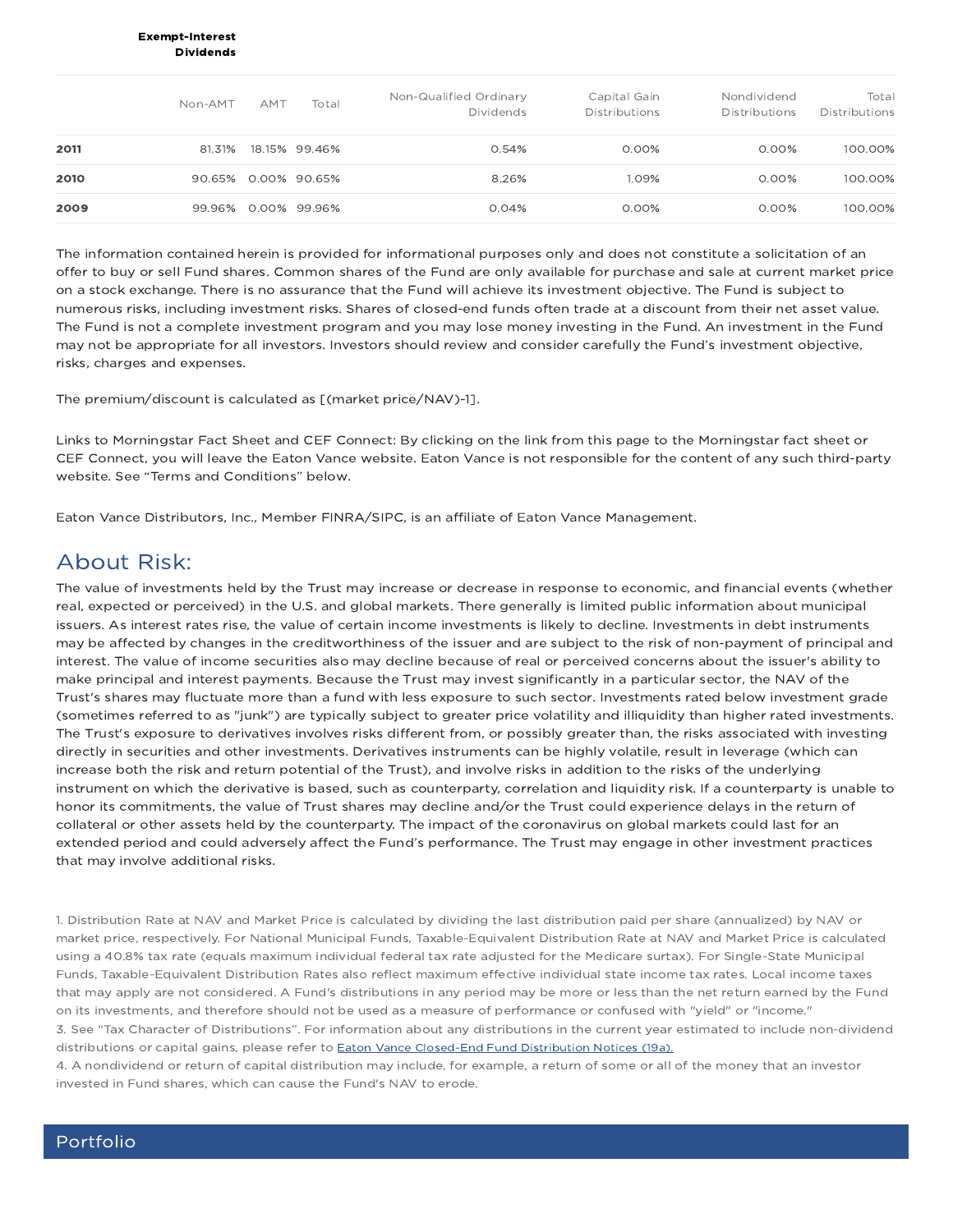# Municipal Obligations by State/Territory<sup>5,6</sup>

as of Jun 30, 2021

| <b>New York</b>       | 15.12 |
|-----------------------|-------|
| <b>Illinois</b>       | 14.28 |
| <b>Florida</b>        | 10.47 |
| <b>New Jersey</b>     | 8.82  |
| California            | 7.58  |
| <b>Texas</b>          | 6.79  |
| Georgia               | 5.25  |
| <b>North Carolina</b> | 3.75  |
| Alabama               | 2.92  |
| Pennsylvania          | 2.61  |
| <b>View All</b>       |       |

# Fund Holdings<sup>7,8</sup>

as of Apr 30, 2022

| <b>Holding</b>                                                            | Coupon Rate | <b>Maturity Date</b> | % of Net Assets |
|---------------------------------------------------------------------------|-------------|----------------------|-----------------|
| <b>New Jersey Transportation Trust Fund Authority</b>                     | 0.00%       | 12/15/2038           | 3.14%           |
| <b>County of MiamiDade FL</b>                                             | 7.00%       | 10/01/2039           | 2.57%           |
| <b>North Carolina Turnpike Authority</b>                                  | 0.00%       | 01/01/2036           | 2.54%           |
| <b>Health First Inc Obligated Group</b>                                   | 5.00%       | 04/01/2047           | 2.34%           |
| <b>San Joaquin Hills Transportation Corridor Agency</b>                   | 5.00%       | 01/15/2025           | 2.31%           |
| <b>Chicago Board of Education</b>                                         | 5.00%       | 12/01/2042           | 2.21%           |
| San Francisco City County Airport CommSan Francisco International Airport | 5.00%       | 05/01/2045           | 2.18%           |
| <b>State of Illinois</b>                                                  | 4.25%       | 12/01/2037           | 2.01%           |
| <b>Oglethorpe Power Corp</b>                                              | 4.13%       | 11/01/2045           | 1.86%           |
| <b>City of Chicago IL</b>                                                 | 5.50%       | 01/01/2049           | 1.83%           |
| <b>View All</b>                                                           |             |                      |                 |

The information included herein does not reflect securities deemed to be held by the Fund pursuant to financial accounting standard 140 (FAS 140).

The information contained herein is provided for informational purposes only and does not constitute a solicitation of an offer to buy or sell Fund shares. Common shares of the Fund are only available for purchase and sale at current market price on a stock exchange. There is no assurance that the Fund will achieve its investment objective. The Fund is subject to numerous risks, including investment risks. Shares of closed-end funds often trade at a discount from their net asset value. The Fund is not a complete investment program and you may lose money investing in the Fund. An investment in the Fund may not be appropriate for all investors. Investors should review and consider carefully the Fund's investment objective, risks, charges and expenses.

The premium/discount is calculated as [(market price/NAV)-1].

Links to Morningstar Fact Sheet and CEF Connect: By clicking on the link from this page to the Morningstar fact sheet or CEF Connect, you will leave the Eaton Vance website. Eaton Vance is not responsible for the content of any such third-party website. See "Terms and Conditions" below.

# About Risk: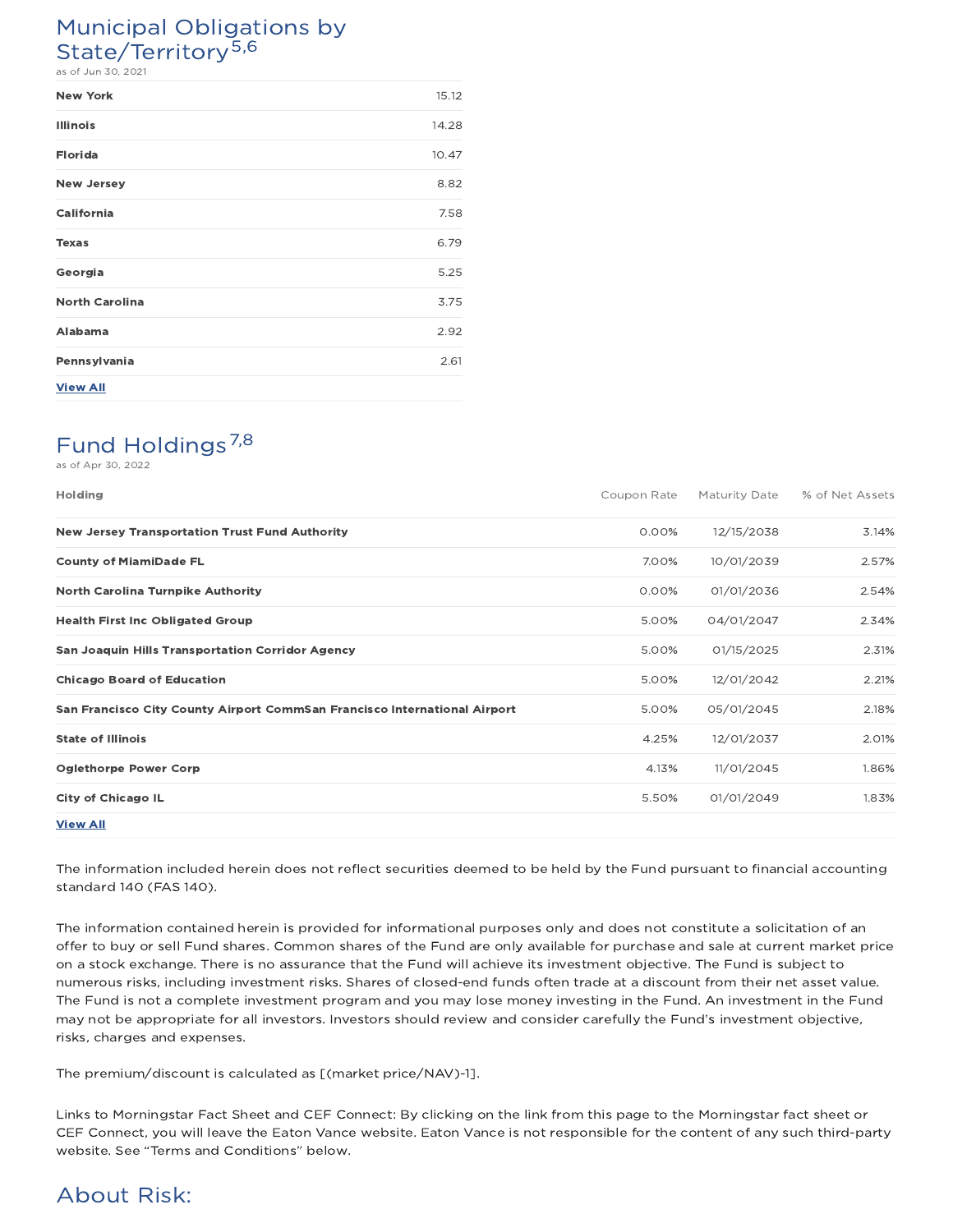The value of investments held by the Trust may increase or decrease in response to economic, and financial events (whether real, expected or perceived) in the U.S. and global markets. There generally is limited public information about municipal issuers. As interest rates rise, the value of certain income investments is likely to decline. Investments in debt instruments may be affected by changes in the creditworthiness of the issuer and are subject to the risk of non-payment of principal and interest. The value of income securities also may decline because of real or perceived concerns about the issuer's ability to make principal and interest payments. Because the Trust may invest significantly in a particular sector, the NAV of the Trust's shares may fluctuate more than a fund with less exposure to such sector. Investments rated below investment grade (sometimes referred to as "junk") are typically subject to greater price volatility and illiquidity than higher rated investments. The Trust's exposure to derivatives involves risks different from, or possibly greater than, the risks associated with investing directly in securities and other investments. Derivatives instruments can be highly volatile, result in leverage (which can increase both the risk and return potential of the Trust), and involve risks in addition to the risks of the underlying instrument on which the derivative is based, such as counterparty, correlation and liquidity risk. If a counterparty is unable to honor its commitments, the value of Trust shares may decline and/or the Trust could experience delays in the return of collateral or other assets held by the counterparty. The impact of the coronavirus on global markets could last for an extended period and could adversely affect the Fund's performance. The Trust may engage in other investment practices that may involve additional risks.

Eaton Vance Distributors, Inc., Member FINRA/SIPC, is an affiliate of Eaton Vance Management.

5. Percent of municipal obligation holdings. Includes municipal obligations issued by the District of Columbia, if any.

6. In the event a municipal obligation has dual exemption in more than one state/territory, the primary state/territory as classified by a third-party data provider will be shown.

7. The following list reflects unaudited securities holdings (excluding derivatives positions). Holdings information may differ if presented as of trade date. Due to rounding, holdings of less than 0.005% may show as 0.00%. Portfolio information subject to change due to active management.

8. Percent of total net assets.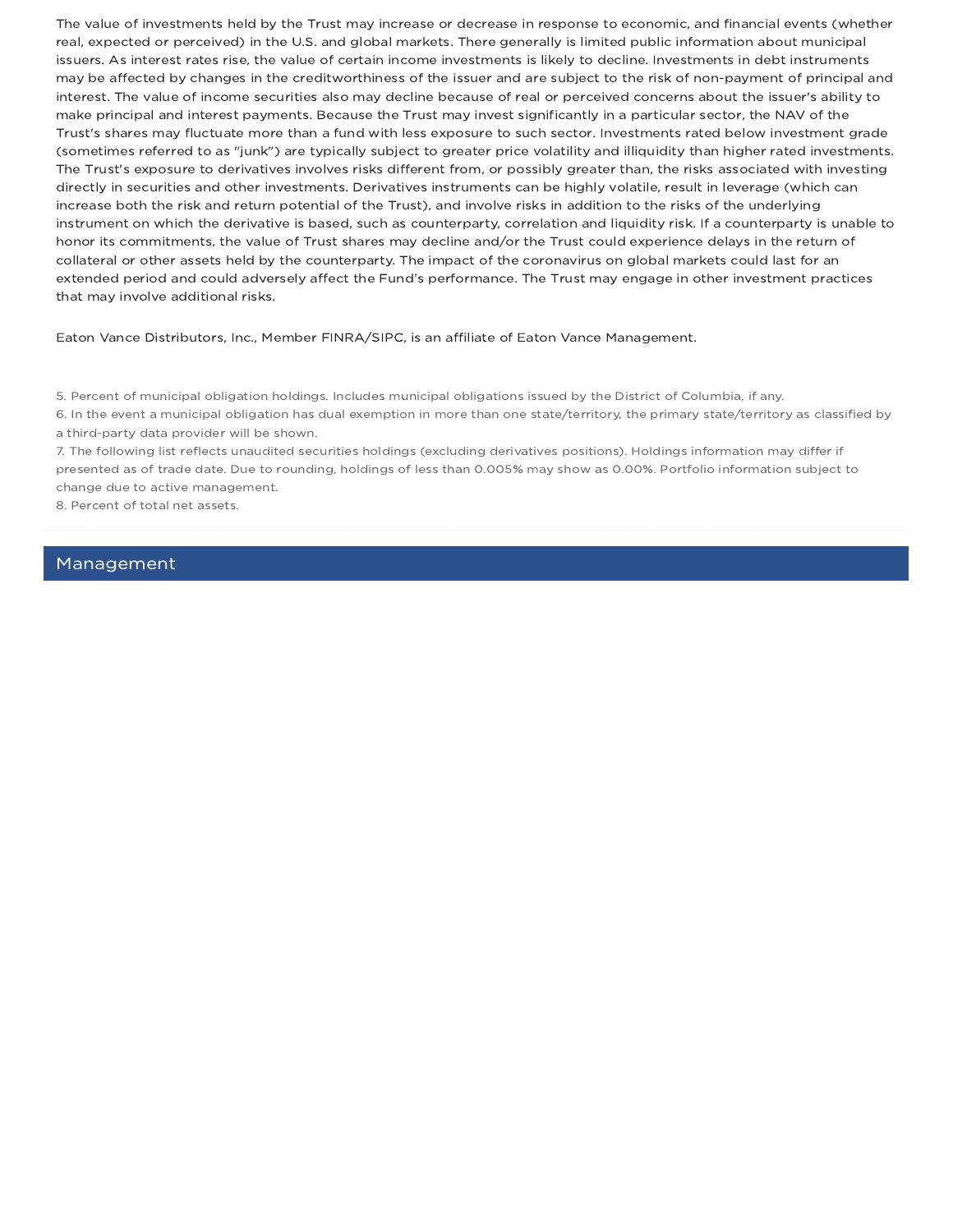

Cynthia J. Clemson Managing Director, Co-Head of Municipals Joined Eaton Vance 1985

### Biography

Cynthia is Co-Head of Municipals and portfolio manager on the municipal bond team. She is responsible for buy and sell decisions, portfolio construction and risk management for the firm's municipal bond strategies.

Cindy began her career in the investment management industry with Eaton Vance in 1985. Morgan Stanley acquired Eaton Vance in March 2021.

Cindy earned a B.A. from Mount Holyoke College and an MBA from Boston University. She is a member of the Boston Municipal Analysts Forum, the CFA Society Boston, the Municipal Bond Buyer Conference and the National Federation of Municipal Analysts.

#### Education

- B.A. Mount Holyoke College
- M.B.A. Graduate School of Management, Boston University

#### Experience

Managed Fund since inception

#### Other funds managed

- Municipal Bond Fund
- Municipal Income Trust



William J. Delahunty, CFA Managing Director, Portfolio Manager Joined Eaton Vance in 1998

#### Biography

William Delahunty is a portfolio manager on the Municipals team. He is responsible for buy and sell decisions, portfolio construction and risk management for the firm's municipal bond strategies. He joined Eaton Vance in 1998. Morgan Stanley acquired Eaton Vance in March 2021.

Bill began his career in the investment management industry in 1994. Before joining Eaton Vance, he was a financial analyst with Grubb & Ellis.

Bill earned a B.A. in economics from the University of Vermont. He has served on the board of the National Federation of Municipal Analysts and is a past president of the Boston Municipal Analyst Forum. He is a CFA charterholder.

#### Education

B.A. in economics from the University of Vermont

### Experience

Managed Fund since 2021

#### Other funds managed

• Municipal Income Trust

### Literature

### **Literature**

Fact Sheet Download - Last updated: Mar 31, 2022

**Commentary** Download - Last updated: Mar 31, 2022

Report of Organizational Actions Affecting Basis of Securities Download - Last updated: Jan 21, 2021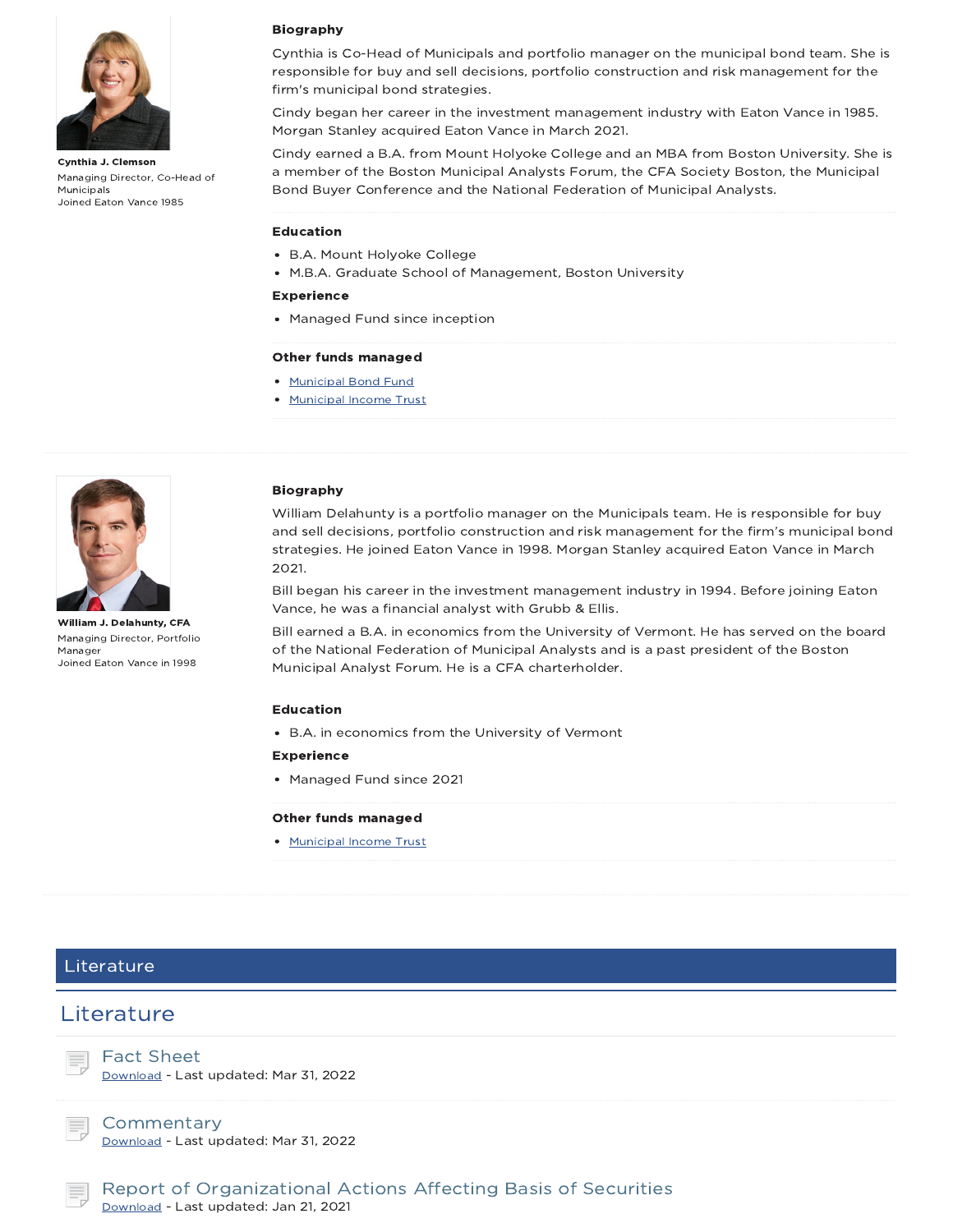| <b>Annual Report</b><br>Download - Last updated: Mar 31, 2022                                                                                           |
|---------------------------------------------------------------------------------------------------------------------------------------------------------|
| <b>Full Prospectus</b><br>Download - Last updated: Jul 22, 2021                                                                                         |
| Q1 Holdings<br>Download - Last updated: Jun 30, 2021                                                                                                    |
| Q3 Holdings<br>Download - Last updated: Dec 31, 2021                                                                                                    |
| <b>Holdings - Form N-PORT</b><br>Download                                                                                                               |
| Eaton Vance Announces Updated Results of Closed-End Fund Share Repurchase<br>Programs<br>Download - Last updated: Jan 9, 2014                           |
| Distribution Dates and Amounts Announced for Eaton Vance Closed-End Funds<br>Download - Last updated: Jun 1, 2022                                       |
| <b>UNII Report</b><br>Download - Last updated: May 31, 2022                                                                                             |
| Distribution Dates and Amounts Announced for Eaton Vance Closed-End Funds<br>Download - Last updated: May 2, 2022                                       |
| Distribution Dates and Amounts Announced for Eaton Vance Closed-End Funds<br>Download - Last updated: Apr 1, 2022                                       |
| Distribution Dates and Amounts Announced for Eaton Vance Closed-End Funds<br>Download - Last updated: Mar 1, 2022                                       |
| <b>UNII Report</b><br>Download - Last updated: Feb 28, 2022                                                                                             |
| Distribution Dates and Amounts Announced for Eaton Vance Closed-End Funds<br>Download - Last updated: Feb 1, 2022                                       |
| <b>UNII Report</b><br>Download - Last updated: Jan 31, 2022                                                                                             |
| Distribution Dates and Amounts Announced for Eaton Vance Closed-End Funds<br>Download - Last updated: Jan 3, 2022                                       |
| <b>UNII Report</b><br>Download - Last updated: Dec 31, 2021                                                                                             |
| Certain Eaton Vance Closed-End Funds Announce Telephonic Annual Meeting of<br>Shareholders on January 13, 2022<br>Download - Last updated: Dec 30, 2021 |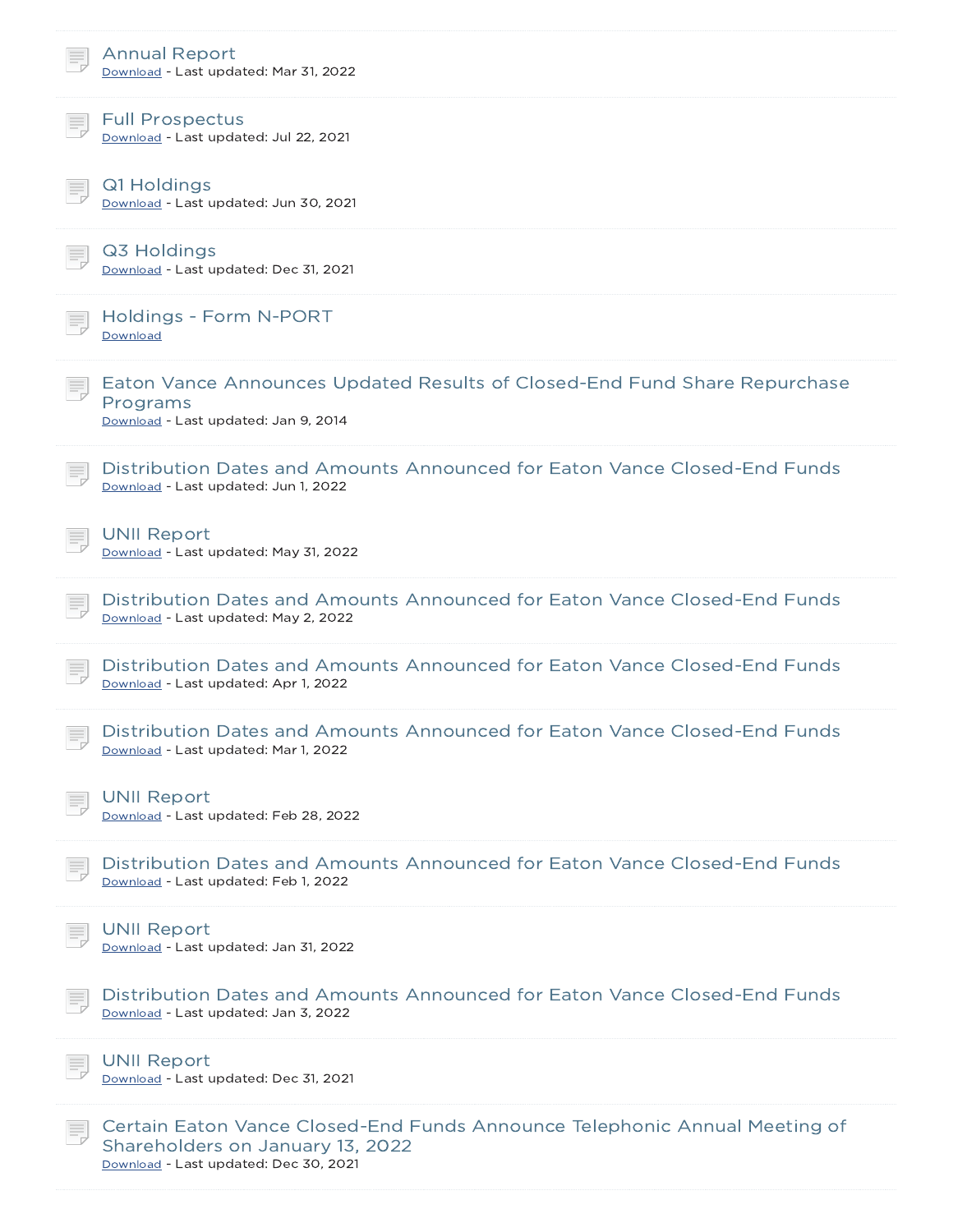| Distribution Dates and Amounts Announced for Eaton Vance Closed-End Funds<br>Download - Last updated: Dec 1, 2021                                             |
|---------------------------------------------------------------------------------------------------------------------------------------------------------------|
| <b>UNII Report</b><br>Download - Last updated: Nov 30, 2021                                                                                                   |
| Distribution Dates and Amounts Announced for Eaton Vance Closed-End Funds<br>Download - Last updated: Nov 1, 2021                                             |
| <b>UNII Report</b><br>Download - Last updated: Oct 31, 2021                                                                                                   |
| Distribution Dates and Amounts Announced for Eaton Vance Closed-End Funds<br>Download - Last updated: Oct 1, 2021                                             |
| Eaton Vance Management Announces Changes to Portfolio Management Team of<br><b>Certain Municipal Closed-End Funds</b><br>Download - Last updated: Oct 1, 2021 |
| <b>UNII Report</b><br>Download - Last updated: Sep 30, 2021                                                                                                   |
| Distribution Dates and Amounts Announced for Eaton Vance Closed-End Funds<br>Download - Last updated: Sep 1, 2021                                             |
| <b>UNII Report</b><br>Download - Last updated: Aug 31, 2021                                                                                                   |
| Distribution Dates and Amounts Announced for Eaton Vance Closed-End Funds<br>Download - Last updated: Aug 2, 2021                                             |
| <b>UNII Report</b><br>Download - Last updated: Jul 31, 2021                                                                                                   |
| Distribution Dates and Amounts Announced for Eaton Vance Closed-End Funds<br>Download - Last updated: Jul 1, 2021                                             |
| <b>UNII Report</b><br>Download - Last updated: Jun 30, 2021                                                                                                   |
| Distribution Dates and Amounts Announced for Eaton Vance Closed-End Funds<br>Download - Last updated: Jun 1, 2021                                             |
| <b>UNII Report</b><br>Download - Last updated: May 31, 2021                                                                                                   |
| Distribution Dates and Amounts Announced for Eaton Vance Closed-End Funds<br>Download - Last updated: May 3, 2021                                             |
| <b>UNII Report</b><br>Download - Last updated: Apr 30, 2021                                                                                                   |
| Distribution Dates and Amounts for Eaton Vance Closed-End Funds<br>Download - Last updated: Apr 1, 2021                                                       |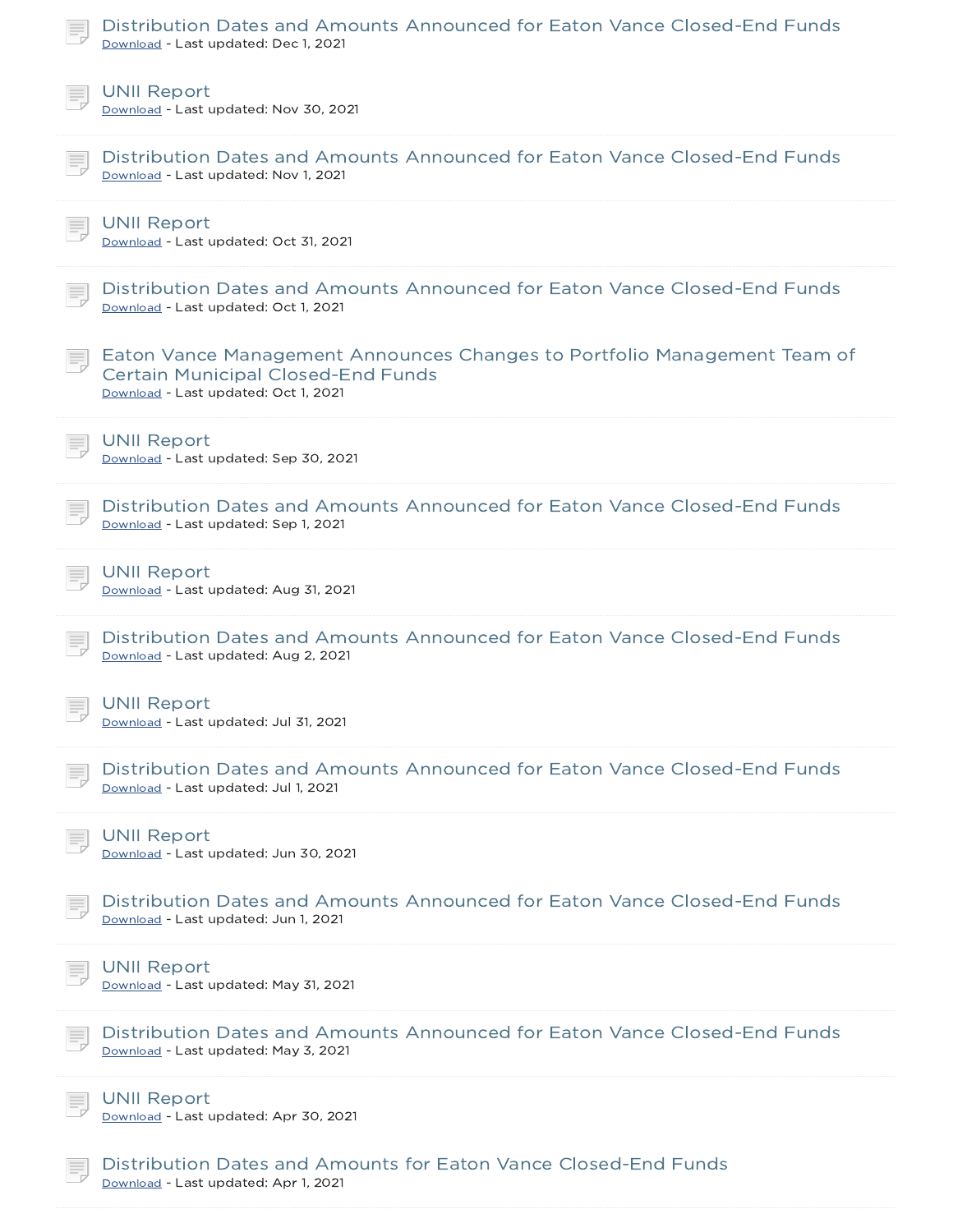| <b>UNII Report</b><br>Download - Last updated: Mar 31, 2021                                                                                                         |
|---------------------------------------------------------------------------------------------------------------------------------------------------------------------|
| Distribution Dates and Amounts Announced for Eaton Vance Closed-End Funds<br>Download - Last updated: Mar 1, 2021                                                   |
| <b>UNII Report</b><br>Download - Last updated: Feb 28, 2021                                                                                                         |
| Results of Joint Special Shareholder Meeting of Certain Eaton Vance Closed-End<br><b>Funds</b><br>Download - Last updated: Feb 17, 2021                             |
| Distribution Dates and Amounts Announced for Eaton Vance Closed-End Funds<br>Download - Last updated: Feb 1, 2021                                                   |
| <b>UNII Report</b><br>Download - Last updated: Jan 31, 2021                                                                                                         |
| Results of Joint Special Shareholder Meeting of Certain Eaton Vance Closed-End<br>Funds<br>Download - Last updated: Jan 25, 2021                                    |
| Corrected Results of Joint Special Shareholder Meeting of Certain Eaton Vance<br><b>Closed-End Funds</b><br>Download - Last updated: Jan 12, 2021                   |
| Results of Joint Special Shareholder Meeting of Certain Eaton Vance Closed-End<br>Funds<br>Download - Last updated: Jan 8, 2021                                     |
| Distribution Dates and Amounts Announced for Eaton Vance Closed-End Funds<br>Download - Last updated: Jan 4, 2021                                                   |
| <b>UNII Report</b><br>Download - Last updated: Dec 31, 2020                                                                                                         |
| Certain Eaton Vance Closed-End Funds Announce Telephonic Annual Meeting Of<br>Shareholders On January 14, 2021<br>Download - Last updated: Dec 30, 2020             |
| Certain Eaton Vance Closed-End Funds Joint Special Meeting of Shareholders on<br>January 7, 2021 Will Be a Virtual Meeting<br>Download - Last updated: Dec 23, 2020 |
| Distribution Dates and Amounts Announced for Eaton Vance Closed-End Funds<br>Download - Last updated: Dec 1, 2020                                                   |
| <b>UNII Report</b>                                                                                                                                                  |

Download - Last updated: Nov 30, 2020

言。

Eaton Vance Closed-End Funds Announce Board Approval of New Investment Advisory and Sub-Advisory Agreements Download - Last updated: Nov 10, 2020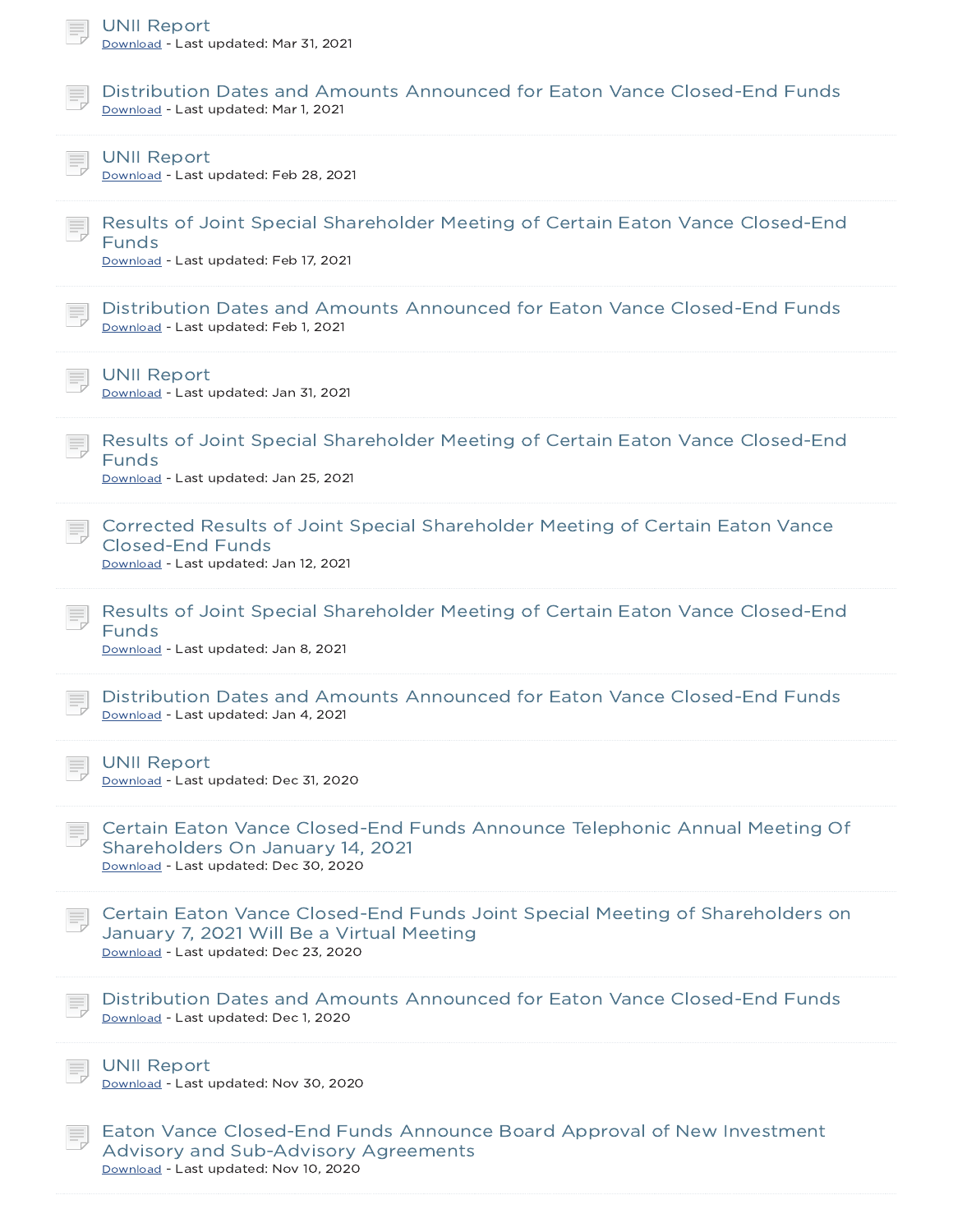| Distribution Dates and Amounts Announced for Eaton Vance Closed-End Funds<br>Download - Last updated: Nov 2, 2020                                                                                        |
|----------------------------------------------------------------------------------------------------------------------------------------------------------------------------------------------------------|
| <b>UNII Report</b><br>Download - Last updated: Oct 31, 2020                                                                                                                                              |
| Eaton Vance Closed-End Funds Announce Record and Meeting Dates For Joint<br><b>Special Meeting of Shareholders</b><br>Download - Last updated: Oct 29, 2020                                              |
| Distribution Dates and Amounts Announced for Eaton Vance Closed-End Funds<br>Download - Last updated: Oct 1, 2020                                                                                        |
| <b>UNII Report</b><br>Download - Last updated: Sep 30, 2020                                                                                                                                              |
| Distribution Dates and Amounts Announced for Eaton Vance Closed-End Funds<br>Download - Last updated: Sep 1, 2020                                                                                        |
| <b>UNII Report</b><br>Download - Last updated: Aug 31, 2020                                                                                                                                              |
| Distribution Dates and Amounts Announced for Eaton Vance Closed-End Funds<br>Download - Last updated: Aug 3, 2020                                                                                        |
| <b>UNII Report</b><br>Download - Last updated: Jul 31, 2020                                                                                                                                              |
| Distribution Dates and Amounts Announce for Eaton Vance Closed-End Funds<br>Download - Last updated: Jul 1, 2020                                                                                         |
| <b>UNII Report</b><br>Download - Last updated: Jun 30, 2020                                                                                                                                              |
| <b>UNII Report</b><br>Download - Last updated: May 31, 2020                                                                                                                                              |
| <b>UNII Report</b><br>Download - Last updated: Apr 30, 2020                                                                                                                                              |
| <b>UNII Report</b><br>Download - Last updated: Mar 31, 2020                                                                                                                                              |
| <b>UNII Report</b><br>Download - Last updated: Jan 31, 2020                                                                                                                                              |
| Distribution Dates and Amounts Announced for Eaton Vance Closed-End Funds and<br>Portfolio Managers of Eaton Have High Income 2021 Target Term Trust (NYSE: EHT)<br>Download - Last updated: Jan 2, 2020 |
| <b>UNII Report</b><br>Download - Last updated: Dec 31, 2019                                                                                                                                              |
| <b>UNII Report</b>                                                                                                                                                                                       |

Download - Last updated: Dec 17, 2019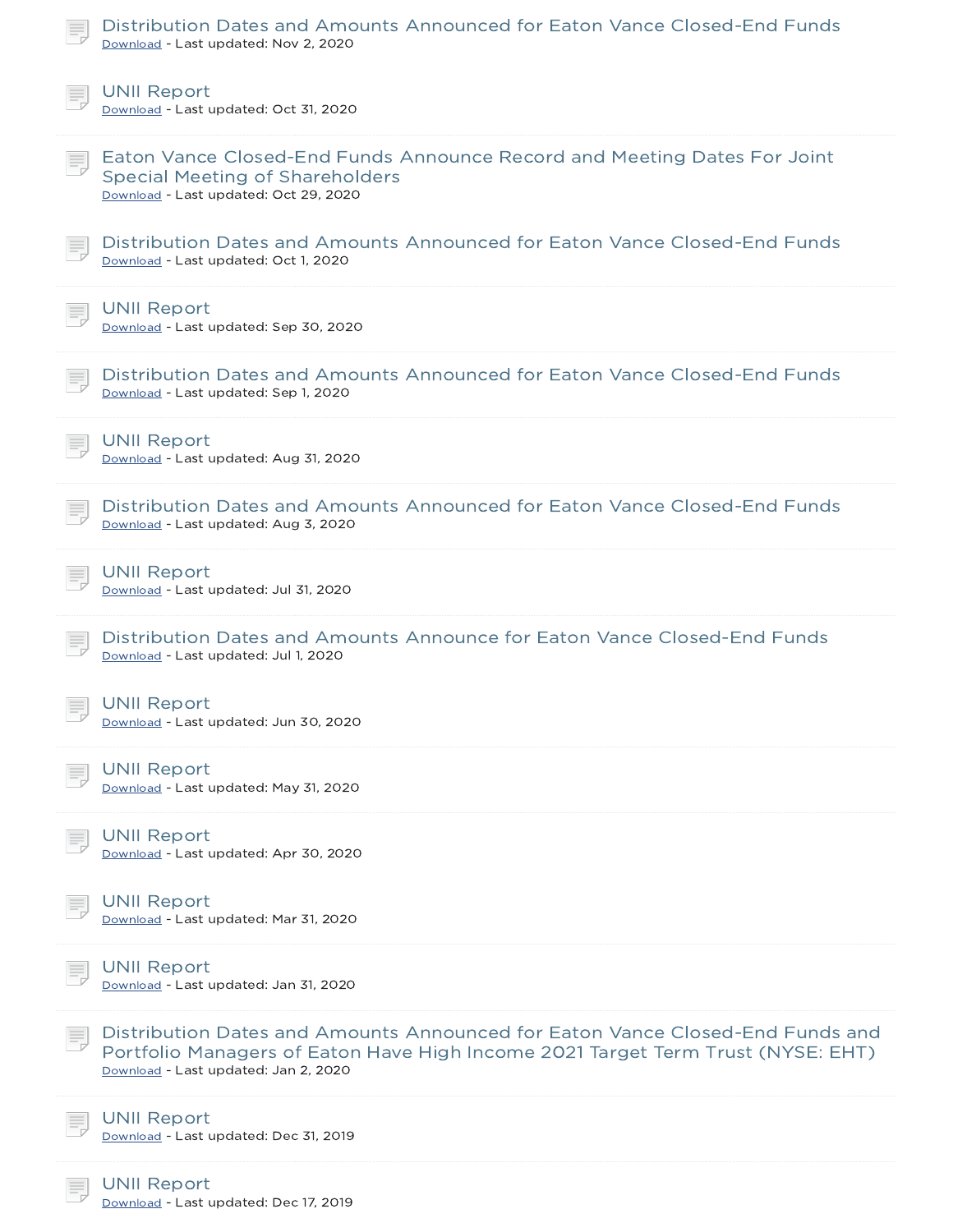| Eaton Vance National Municipal Opportunities Trust Declares Capital Gain<br><b>Distributions</b><br>Download - Last updated: Dec 3, 2019 |  |
|------------------------------------------------------------------------------------------------------------------------------------------|--|
| <b>UNII Report</b><br>Download - Last updated: Oct 31, 2019                                                                              |  |
| <b>UNII Report</b><br>Download - Last updated: Sep 30, 2019                                                                              |  |
| <b>UNII Report</b><br>Download - Last updated: Aug 31, 2019                                                                              |  |
| <b>UNII Report</b><br>Download - Last updated: Jul 31, 2019                                                                              |  |
| <b>UNII Report</b><br>Download - Last updated: Jun 30, 2019                                                                              |  |
| <b>UNII Report</b><br>Download - Last updated: May 31, 2019                                                                              |  |
| <b>UNII Report</b><br>Download - Last updated: Apr 30, 2019                                                                              |  |
| <b>UNII Report</b><br>Download - Last updated: Mar 31, 2019                                                                              |  |
| <b>UNII Report</b><br>Download - Last updated: Feb 28, 2019                                                                              |  |
| UNII Report<br>Download - Last updated: Jan 31, 2019                                                                                     |  |
| <b>UNII Report</b><br>Download - Last updated: Dec 31, 2018                                                                              |  |
| Eaton Vance National Municipal Opportunities Trust Declares Capital Gain<br>Distribtuion<br>Download - Last updated: Dec 4, 2018         |  |
| <b>UNII Report</b><br>Download - Last updated: Nov 30, 2018                                                                              |  |
| <b>UNII Report</b><br>Download - Last updated: Oct 31, 2018                                                                              |  |
| <b>UNII Report</b><br>Download - Last updated: Sep 30, 2018                                                                              |  |
| <b>UNII Report</b><br>Download - Last updated: Aug 31, 2018                                                                              |  |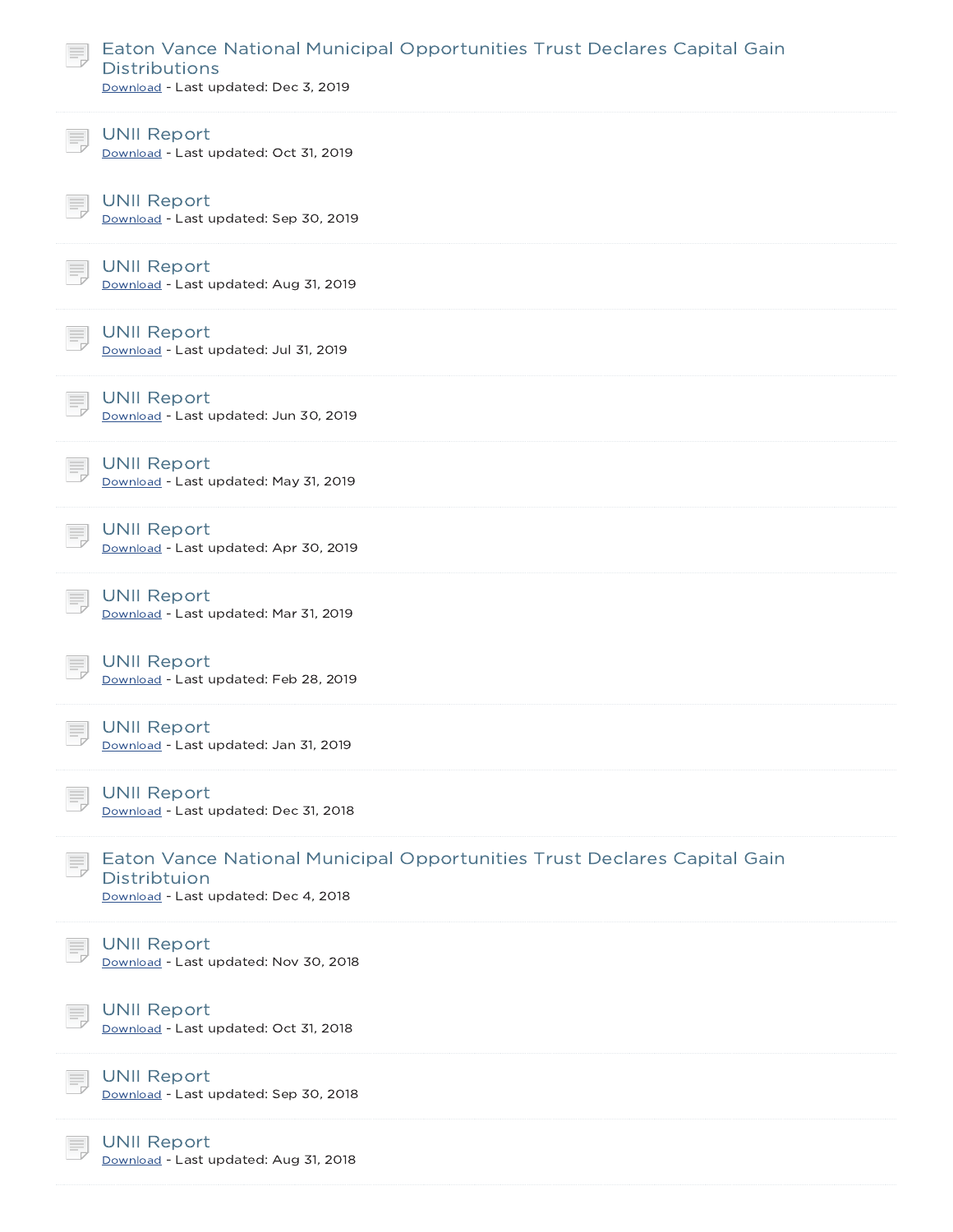| <b>UNII Report</b><br>Download - Last updated: Jul 31, 2018                                                                               |
|-------------------------------------------------------------------------------------------------------------------------------------------|
| <b>UNII Report</b><br>Download - Last updated: Jun 30, 2018                                                                               |
| <b>UNII Report</b><br>Download - Last updated: May 31, 2018                                                                               |
| <b>UNII Report</b><br>Download - Last updated: Apr 30, 2018                                                                               |
| <b>UNII Report</b><br>Download - Last updated: Mar 31, 2018                                                                               |
| <b>UNII Report</b><br>Download - Last updated: Feb 28, 2018                                                                               |
| <b>UNII Report</b><br>Download - Last updated: Jan 31, 2018                                                                               |
| Closed-End Fund Earnings Undistributed Net Income Information<br>Download - Last updated: Dec 31, 2017                                    |
| Eaton Vance National Municipal Opportunities Trust Declares Capital Gain<br><b>Distributions</b><br>Download - Last updated: Dec 11, 2017 |
| Closed-End Fund Earnings Undistributed Net Income Information<br>Download - Last updated: Nov 30, 2017                                    |
| Closed-End Fund Earnings Undistributed Net Income Information<br>Download - Last updated: Sep 30, 2017                                    |
| Closed-End Fund Earnings Undistributed Net Income Information<br>Download - Last updated: Aug 31, 2017                                    |
| Closed-End Fund Earnings Undistributed Net Income Information<br>Download - Last updated: Jul 31, 2017                                    |
| Closed-End Fund Earnings Undistributed Net Income Information<br>Download - Last updated: Jun 30, 2017                                    |
| Closed-End Fund Earnings Undistributed Net Income Information<br>Download - Last updated: May 31, 2017                                    |
| Distribution Dates and Amounts Announced for Eaton Vance Closed-End Funds<br>Download - Last updated: May 1, 2017                         |
| Closed-End Fund Earnings Undistributed Net Income Information<br>Download - Last updated: Apr 30, 2017                                    |
| Distribution Dates and Amounts Announced for Eaton Vance Closed-End Funds<br>Download - Last undated: Apr 3, 2017                         |

- Last updated: Apr 3, 2017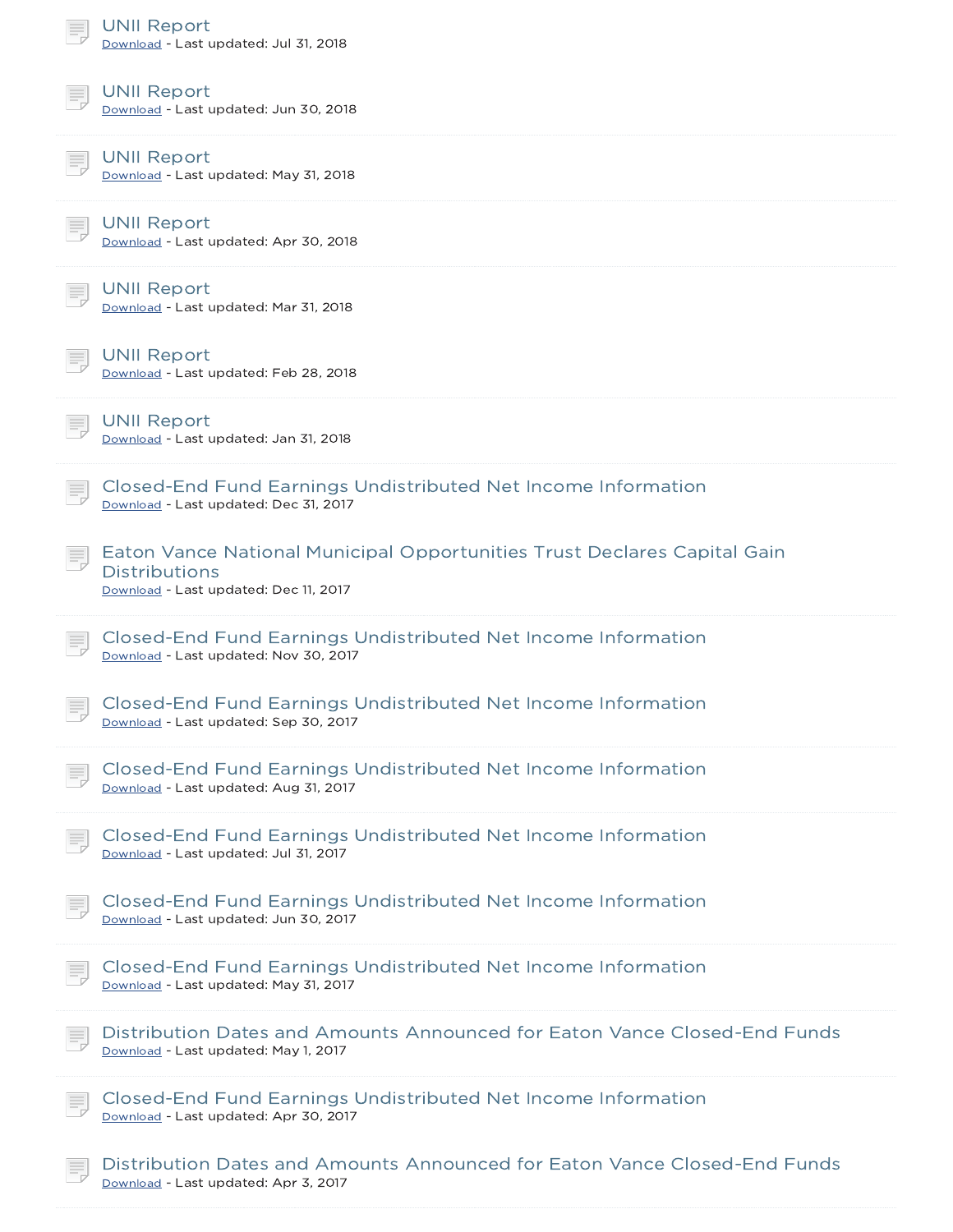| Closed-End Fund Earnings Undistributed Net Income Information<br>Download - Last updated: Mar 31, 2017 |
|--------------------------------------------------------------------------------------------------------|
| Closed-End Fund Earnings Undistributed Net Income Information<br>Download - Last updated: Feb 28, 2017 |
| Closed-End Fund Earnings Undistributed Net Income Information<br>Download - Last updated: Jan 31, 2017 |
| Closed-End Fund Earnings Undistributed Net Income Information<br>Download - Last updated: Dec 31, 2016 |
| Closed-End Fund Earnings Undistributed Net Income Information<br>Download - Last updated: Nov 30, 2016 |
| Closed-End Fund Earnings Undistributed Net Income Information<br>Download - Last updated: Oct 31, 2016 |
| Closed-End Fund Earnings Undistributed Net Income Information<br>Download - Last updated: Sep 30, 2016 |
| Closed-End Fund Earnings Undistributed Net Income Information<br>Download - Last updated: Aug 31, 2016 |
| Closed-End Fund Earnings Undistributed Net Income Information<br>Download - Last updated: Jul 31, 2016 |
| Closed-End Fund Earnings Undistributed Net Income Information<br>Download - Last updated: Jun 30, 2016 |
| Closed-End Fund Earnings Undistributed Net Income Information<br>Download - Last updated: May 31, 2016 |
| Closed-End Fund Earnings Undistributed Net Income Information<br>Download - Last updated: Apr 30, 2016 |
| Closed-End Fund Earnings Undistributed Net Income Information<br>Download - Last updated: Mar 31, 2016 |
| Closed-End Fund Earnings Undistributed Net Income Information<br>Download - Last updated: Feb 29, 2016 |
| Closed-End Fund Earnings Undistributed Net Income Information<br>Download - Last updated: Dec 31, 2015 |
| Closed-End Fund Earnings Undistributed Net Income Information<br>Download - Last updated: Oct 31, 2015 |
| Eaton Vance Closed-End Funds Adopt Share Repurchase Programs<br>Download - Last updated: Nov 15, 2013  |
| SAI<br>Download - Last updated: Jul 22, 2021                                                           |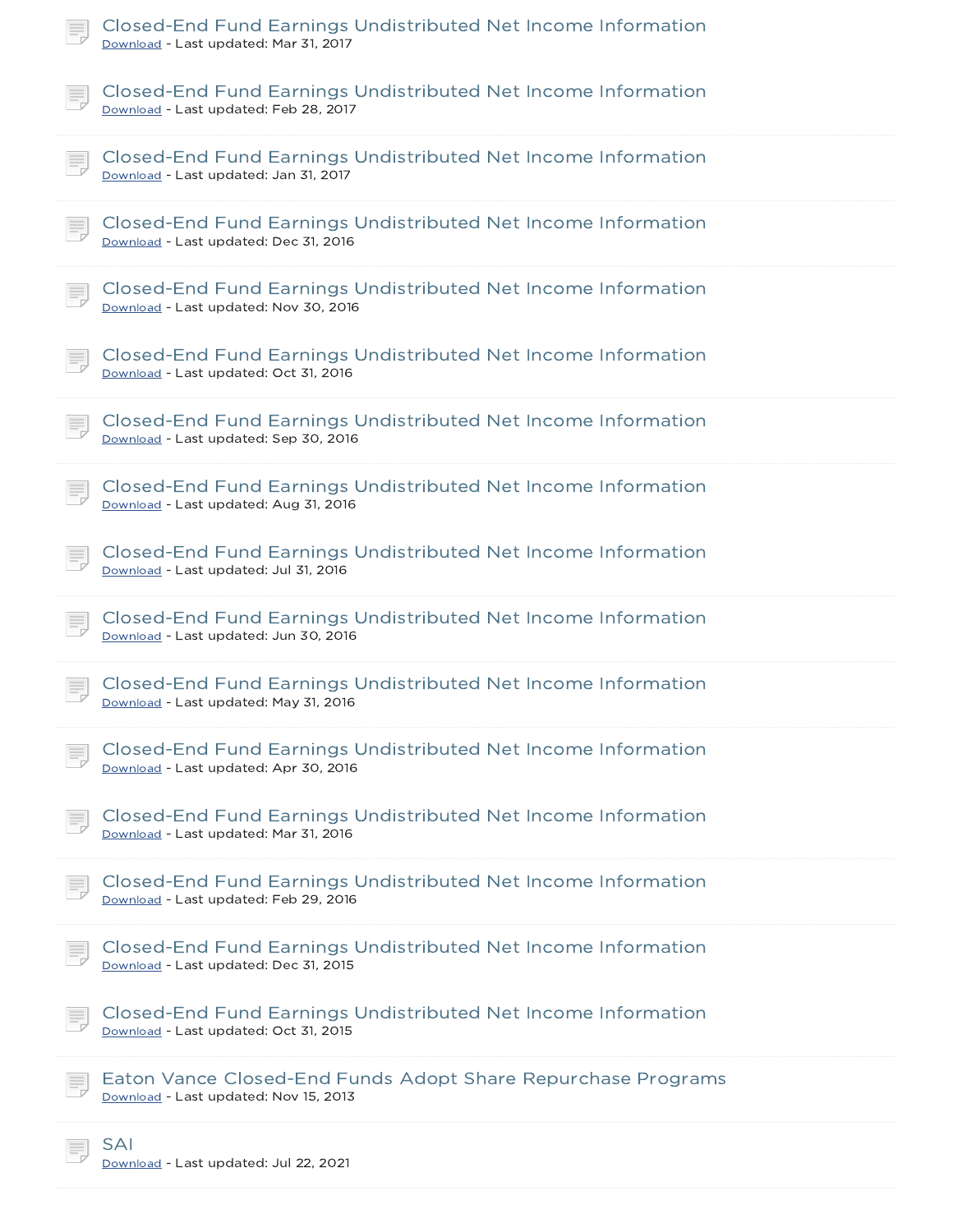

### Section 16 Filings - www.sec.gov Download - Last updated: Jun 30, 2011

Semi-Annual Report Download - Last updated: Sep 30, 2021

### **E** Eaton Vance

 $\triangleright$   $\triangleright$ 



To report a website vulnerability, please go to Responsible Disclosure.

Eaton Vance is part of Morgan Stanley Investment Management, the asset management division of Morgan Stanley.

For USA PATRIOT Act Disclosure Notice please click here.

This image indicates content designed specifically for Financial Advisors / Investment Professionals. This material is not to be used with the public.

Before investing in any Eaton Vance fund, prospective investors should consider carefully the investment objective(s), risks, and charges and expenses. For open-end mutual funds, the current prospectus contains this and other information. To obtain <sup>a</sup> mutual fund prospectus or summary prospectus and the most recent annual and semiannual shareholder reports, contact your financial advisor or download a copy here. Read the prospectus carefully before you invest or send money. For closed-end funds, you should contact your financial advisor. To obtain the most recent annual and semi-annual shareholder report for a closed-end fund contact your financial advisor or download a copy here. Before purchasing any variable product, consider the objectives, risks, charges, and expenses associated with the underlying investment option(s) and those of the product itself. For a prospectus containing this and other information, contact your investment or insurance professional. Read the prospectus carefully before investing.

NOT FDIC INSURED | OFFER NO BANK GUARANTEE | MAY LOSE VALUE | NOT INSURED BY ANY FEDERAL GOVERNMENT AGENCY | NOT A DEPOSIT

Eaton Vance does not provide tax or legal advice. Prospective investors should consult with <sup>a</sup> tax or legal advisor before making any investment decision.